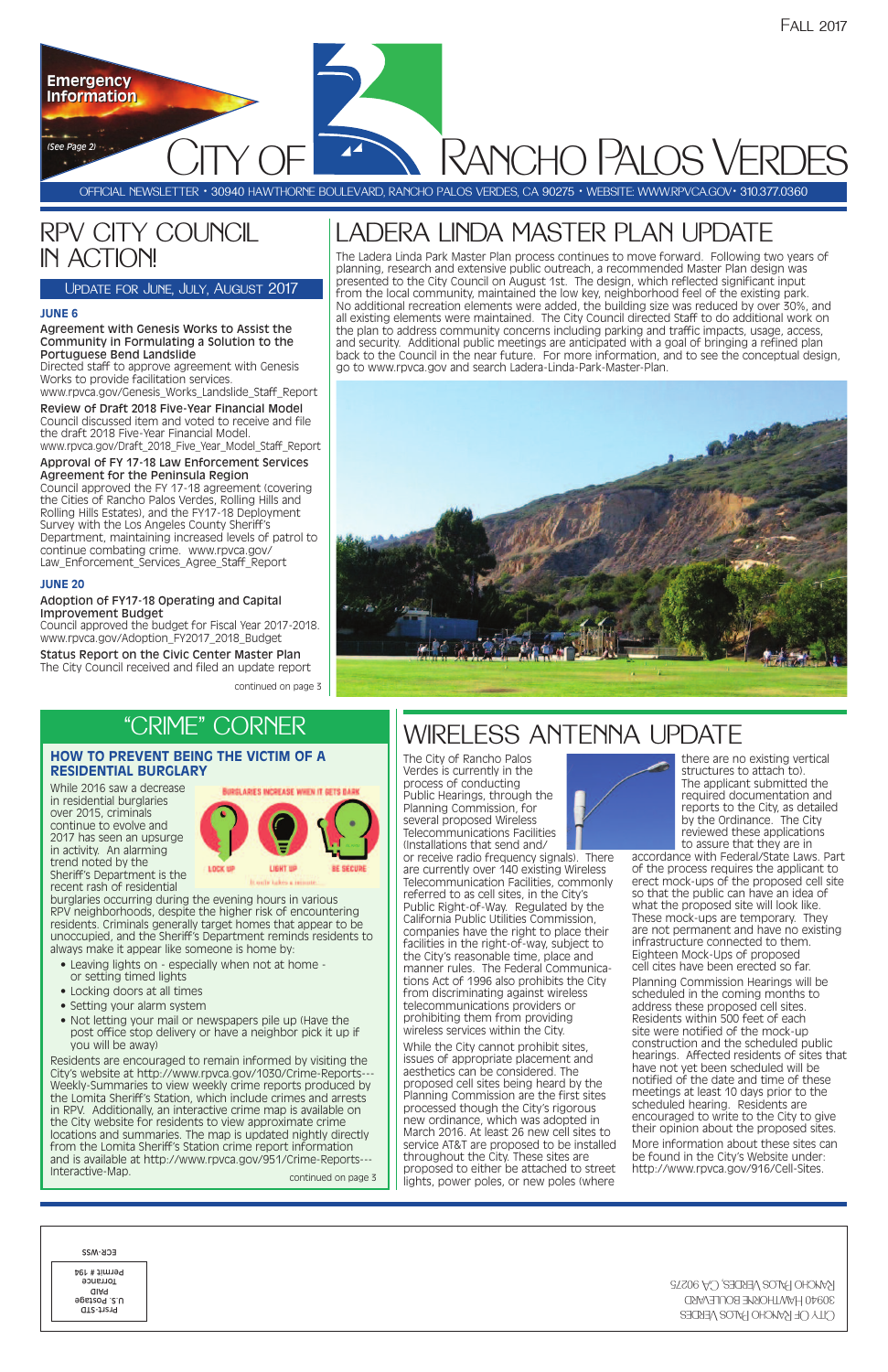# THE RANCHO PALOS VERDES EMERGENCY PREPAREDNESS COMMITTEE PRESENTS:

Please take a moment to consider this:

- **➢** Are you prepared for a disaster?
- **➢** Do you know what to do when disaster strikes?
- **➢** Do you know how to recover from a disaster?



# Fall 2017 CITY ELECTION: TUESDAY, NOVEMBER 7, 2017

These questions, and more, can be answered by the City's Emergency Preparedness Committee (EPC) in interactive and informative sessions that can be brought to you! The members of the EPC are now taking requests to share their emergency preparedness presentations at Rancho Palos Verdes homeowners associations and faith-based organizations, along with Rancho Palos Verdes independent neighborhood residents and business owners in general. This program offers an interactive and practical approach designed to familiarize residents with preparing for, responding to, and recovering from natural and/or human-made disasters. Presentations can be customized in length and content to your group's particular needs and interests.

For more information, please contact Tracy Bonano, Rancho Palos Verdes Emergency Manager, at: tracyb@rpvca.gov or 310.544.5209.

The City of Rancho Palos Verdes will hold its General Municipal Election on November 7, 2017, for two City Council Member seats. The nomination period for candidates for City Council began on Monday, July 17, 2017, and closed on Friday, August 11, 2017, at 4:30pm A list of candidates and the up-to-date



election information can be found by visiting the City's election web page at http://www.rpvca.gov/Elections2017.

### Last Day to Register

Monday, October 23, 2017, is the last day to register to vote in the November 7, 2017 Election. You will need to re-register if you have moved to a new address, changed your name, or changed your political party affiliation. Voter Registration Forms are available at City Hall, Hesse Park, Ryan Park, any Post Office, and your local library. It is important that your voter registration application be filled out completely and be postmarked or hand-delivered to the Los Angeles County elections office no later than October 23.

### **VOTE BY MAIL**

For information about voting by mail, please visit the Los Angeles County Registrar-Recorder/County Clerk's website at http://www.lavote.net to print or download the application for a vote by mail ballot. Return the application to:

Registrar-Recorder/County Clerk P.O. Box 30450, Los Angeles, CA 90030-0450

### POLLING LOCATION

On Election Day, residents can locate their polling place by using the Los Angeles County Registrar-Recorder/County Clerk's website at http://www.lavote.net/LOCATOR/.

Voters who do not have access to the internet can contact the City Clerk's Office at 310.544.5217 for assistance in locating their polling place.

# CITY OF RPV PHONE UPGRADE

We have upgraded our phones, but you can still use your old flip Motorola to contact Staff. As part of an effort to provide a higher level of service, the City has changed some City Hall and Park numbers to our primary phone structure 310.544.5###. These numbers are now in effect see below.

### New CITY NUMBERS

# KEEPING CABLE STABLE



- City Hall Main Line ~ 310.544.5200
- Building and Safety Main Line 310.544.5280
- Building and Safety Inspection 310.544.5279
- Code Enforcement  $\sim$  310.544.5281
- Finance ~ 310.544.5304
- Human Resources ~ 310.544.5327
- Open Space Management ~ 310.544.5360
- Trail Conditions Hotline ~ 310.544.5359
- View Restoration  $\sim$  310.544.5288
- Volunteer Hotline ~ 310.544.5378
- PVIC  $\sim$  310.544.5375
- Hesse Park ~ 310.544.5350
- Ryan Park ~ 310.544.5362
- Ladera Linda ~ 310.544.5370
- Abalone Cove ~ 310.544.5366



In 1998, the City Council adopted the City's Telecommunications Regulatory Ordinance, which established regulations for cable television systems, open video systems, and other telecommunications services and systems, including the procedures for granting local franchise agreements. The ordinance provided the authority for the City to establish monetary penalties for a video provider's material

breach of customer service standards. However, the City Council did not previously feel the need to establish such penalties, since our franchise agreement with Cox provided the City with the leverage to ensure that residents' customer service issues were dealt with appropriately.

In 2006, this all began to change with the enactment of the Digital Infrastructure and Video Competition Act (DIVCA). DIVCA shifted franchise agreement authority from local agencies to the California Public Utilities Commission (CPUC), but obliged local agencies to retain the responsibility for enforcing customer service standards. Since the City's franchise agreement with Cox expired in October 2015, the City has received anecdotal reports that residents' customer service complaints have not been addressed in a timely manner by Cox. Therefore, on May 2, 2017, the City Council directed Staff to prepare a Video Provider Customer Service Standards Ordinance to impose monetary penalties for material breaches of Cox's customer service standards under DIVCA. This ordinance is expected to require that:

- Video providers must comply with specified provisions of the Cable Television and Video Customer Service and Information Act and the Video Customer Service Act.
- Local jurisdictions may impose penalties of \$500 per day (\$1,500 maximum per occurrence) for a material breach of these provisions, with the ability to increase these penalties to \$1,000 per day/\$3,000 per occurrence and \$2,500 per day/\$7,500 per occurrence in the event of second and third material breaches, respectively, within a 12-month period.
- Local jurisdictions must notify video providers of a material breach in writing, and video providers have thirty (30) days from receipt to remedy the breach; monetary penalties may be imposed if the breach is not timely remedied.
- "Material breach" is defined as any substantial and repeated failure of a video service provider to comply with specified service quality and other standards.

The City Council is expected to review the Video Provider Customer Service Standards Ordinance in fall 2017 (introduction of the ordinance is tentatively agendized for September 19, 2017). For additional information, please contact Kit Fox, Senior Administrative Analyst in the City Manager's Office, at 310.544.5226 or kitf@rpvca.gov.

#### City Hall Lines

#### Park Sites

# WILDFIRE PREPAREDNESS

Use these three words to be prepared should a wildfire threaten your home. **READY!**

- Remove brush for a minimum of 100 feet around your house.
- Keep roof and gutters free of leaves, debris, and over-hanging limbs.
- Move ornamental shrubbery back from the sides of your home.
- Replace shake-shingle roofs with tile or other fire-resistant materials.
- Assemble emergency supplies and prepare a list of evacuation items. Remember cash, medications, phone chargers, computers and pet food.
- Plan escape routes; know at least two ways out of your neighborhood. **SET!**
	- Back your vehicle into the driveway with the hood (front) facing the street.
	- Roll up the windows, and load up your vehicle.
	- Make certain your valuables arer in your vehicle, or are in a fireproof safe.
	- Remove flammable materials from around your house.
	- Monitor the news, your fire department's website, and MySafe:LA for information regarding the fire.

### **GO!**

• Don't wait to be told to leave.

• Go early, this gives firefighters the best chance to protect your property. For more information, please contact Tracy Bonano, Rancho Palos Verdes Emergency Manager, at: tracyb@rpvca.gov or 310.544.5209.

Ready! Set! Go!



### "The Beauty and the Beast, Be More Prepared and LA County Five Step Neighborhood Action Kit"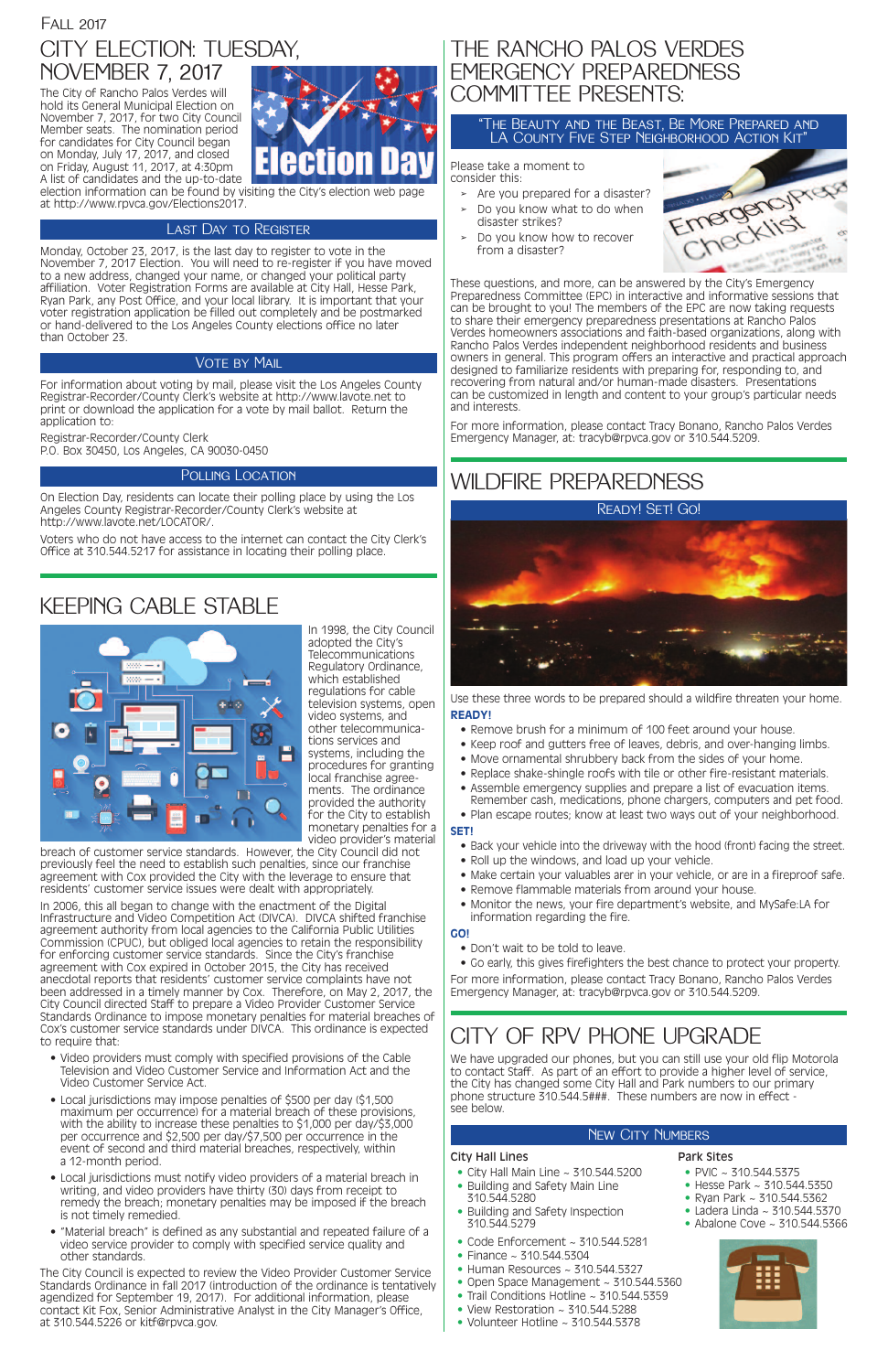# SAVE THE SWALES!



### June, July, August, 2017

### Want to Learn More About Recent Council Actions?

For a full list of past and upcoming City Council Agendas, including full Staff Reports and Minutes and video of Council meetings, go to the City's website at http://www.rpvca.gov/772/City-Meeting-Video-and-Agendas.

To receive announcements about upcoming City Council meetings, go to the City's "Notify Me" Listserv at http://www.rpvca.gov/list.aspx and select "City Council". You can also receive weekly updates by signing up for the "Weekly Administrative Reports" Listserv.



Sunday, November 5, 2:30pm Saturday, December 2, 1:00pm

Join us for a walk down the trail to the tide pools teeming with fascinating marine life. Moderate to Strenuous. (Park at Abalone Cove Shoreline Park. All parking fees will be waived up to 45 minutes prior to the start of the walk and 30 minutes after the walk ends).

# TAKE A HIKE! LOS SERENOS DOCENT-LED NATURE WALKS!

### SWITCHBACK TRAIL AT TRUMP NATIONAL GOLF CLUB

### Saturday, October 21, 3:00pm

Walk the switchback trail to the beach and learn about the local geology and fall blooming habitat. Stay to watch the sunset from beautiful Founders Park. Moderate. (Park to the left of the Clubhouse, in the public lot at the end of Trump National Drive.)

### Abalone Cove Shoreline Park

Wear sturdy walking shoes, sunscreen and a hat, and bring a bottle of water. These two-hour nature walks are free and require no reservations. In the event of rain, the walk will be cancelled.

To schedule a hike, please call the Hike Coordinator at 310.377.5375. If you are interested in becoming a docent and leading these public hikes, visit the Los Serenos docent website at www.losserenos.org.

#### General Information



Wednesdays, September 13, 2017-February 2018 • 12:30pm-3:30pm Point Vicente Interpretive Center (PVIC)

31501 Palos Verdes Drive West, Rancho Palos Verdes, CA 90275



Docents share their knowledge about the natural, cultural and geological history of the Palos Verdes Peninsula by leading nature walks and Interpretive Center museum tours. Docents also enjoy social gatherings and attend fascinating field trips!

Seven members appointed to the Civic Center Master Plan, four serving four-year terms, and three serving two-year terms. www.rpvca.gov/Civic\_Center\_Committee\_Staff\_Report

For more information, call PVIC at 310.544.5375 or go to www.LosSerenos.org or www.facebook.com/LosSerenos.

## RPV CITY COUNCIL IN ACTION! (Continued from page 1)

# NEW DOCENT TRAINING!

#### **JUNE 20 (continued)**

on the status of the Civic Center Master Plan process. www.rpvca.gov/Civic\_Center\_MP\_Staff\_Report

#### Resumption of City's Peafowl Trapping Program

Council received a summary report on the 2016 Peafowl Trapping Program, reviewed the 2017 Peafowl census report and directed staff to resume the humane trapping and relocation of up to 150 peafowl in 2017. www.rpvca.gov/Peafowel\_Trapping\_Staff\_Report

#### **JULY 18**

#### Successor Memorandum of Understanding (MOU) between City and the Rancho Palos Verdes Employee Association (RPVEA)

Council approved a three-year MOU with RPVEA lasting through Fiscal Year 19-20 and approved compensation and benefit changes for all other City employees for FY 17-18. www.rpvca.gov/MOU\_RPVEA\_Staff\_Report

#### Review of City Council Subcommittee Goals for the Portuguese Bend Land Flow

Reviewed the City Council Subcommittee goals and provided additional input. www.rpvca.gov/Portuguese\_Bend\_Land\_Flow\_Staff\_Report

#### **AUGUST 1**

Review and Possible Approval of Ladera Linda Park Master Plan After extensive discussion and public comment, Council directed staff to return with an expanded consultant scope to work to consider traffic, parking, usage, crime/security issues and public outreach. www.rpvca.gov/Ladera\_Linda\_PMP\_Staff\_Report

### **AUGUST 15**

### Draft Noise Control Ordinance

Review the Proposed Draft Noise Control Ordinance. Directed staff to memorialize City Council discussion of Noise Control Ordinance and present to Planning Commission for review. www.rpvca.gov/Noise\_Ordinance\_Staff\_Report

#### Possible Purchase and Conversion of Streetlights

Authorized an agreement with Southern California Edison (SCE) to purchase approximately 1,800 streetlights and directed staff to return with financing/ maintenance options for converting the streetlights to energy saving light-emitting diodes. These streetlights have the potential to house Automated License Plate Recognition (ALPR) cameras and cellular equipment, reducing the number of poles needed. www.rpvca.gov/Streetlights\_Staff\_Report

#### Civic Center Committee

The rainy season will be here before you know it. Now is a good time to check and clean out the drainage swales on your property so that they're ready for the rain.

Drainage swales, also referred to as "bench drains" or "V-ditches", tend to become filled with leaves, overgrown vegetation, and debris

over the course of the year. If you have a drainage swale on your property, it's your responsibility to maintain it so that it functions properly. Improperly maintained drainage swales interfere with proper drainage flows that can result in property damage caused by slope failure, erosion, or excess storm-water runoff. With the rains last winter, the City found that many of the slope erosion problems on private property were caused by unmaintained drainage swales that overflowed, resulting in the slope failing. This can be avoided with proper maintenance.

As an additional reminder, the City's Municipal Code does not permit the construction of any structure within or above a drainage swale, or on a slope on or equal to 35% or greater. This includes decks, stairs, or structures of any kind. Please keep this in mind if you're planning a project near or on a slope. It's always a good idea to contact the Community Development Department before starting any project to determine if approvals and/or permits will be required.

# "CRIME" CORNER

### **BACK BY POPULAR DEMAND… RING.COM SECURITY CAMERA PRODUCTS INCENTIVE PROGRAM**

Many thanks to the RPV residents who participated in the City's program and purchased a Ring security camera device this

summer! We appreciate you taking a proactive role in making your home and neighborhood safer. Be sure to install your Ring device and download the Ring app on a smart device. City Staff is eager to hear from residents about their experience regarding this public safety program. Staff will email residents who purchased a Ring device in the coming weeks to participate in a brief online survey.

Due to feedback from residents who missed the Ring.com security camera incentive program this summer, the City will be offering the discount and incentive again in the fall beginning September 11, 2017, through November 9, 2017. Please contact Jacqueline Ruiz, Administrative Analyst in the City Manager's office, at 310.544.5305 or at jruiz@rpvca.gov for additional information.

Did you know that electrical malfunctions are the leading cause of garage fires? Garage fires tend to spread faster and cause more injuries and dollar loss than fires that start in all other areas of the home. Tragically, many of the fires



that have occurred in the City in 2017 have been the result of garage fires. Residents can keep their home safe by following a few easy tips:

- Install a smoke detector and regularly check that it functions properly
- Keep fire extinguishers up-to-date and know how to use them
- Plug only one charging appliance into an outlet
- Keep flammable items away from appliances

For additional information, please visit the Los Angeles County Fire Department website at https://www.fire.lacounty.gov/safety-messages/ fire-safety-tips/.

(Continued from page 1)

# GARAGE FIRE SAFETY